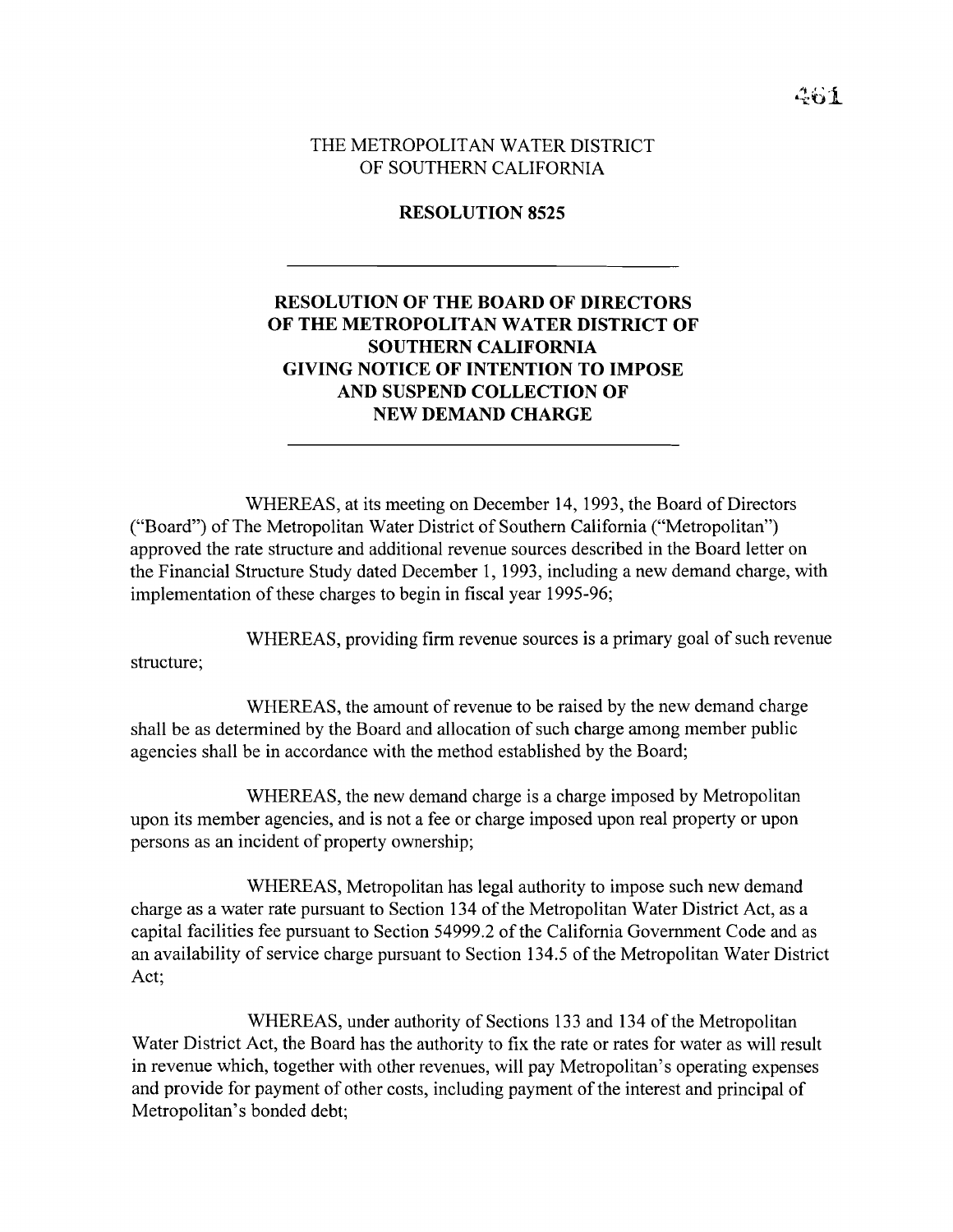WHEREAS, pursuant to Resolution 8329, adopted by the Board on July 9, 1991, proceeds of the readiness-to-serve charge, new demand charge and other revenues from the sale or availability of water are pledged to the payment of Metropolitan's outstanding revenue bonds issued and to be issued pursuant to Resolution 8329;

WHEREAS, under authority of Government Code Section 54999.2, Metropolitan may impose a capital facilities fee to pay the capital cost of facilities for the provision of water service;

WHEREAS, the new demand charge is intended to recover the debt service of expenditures for projects needed to satisfy anticipated new demands on Metropolitan, as shown in the Nexus Study dated March 1996, prepared by Metropolitan in support of the new demand charge;

WHEREAS, under authority of Section 134.5 of the Metropolitan Water District Act, an availability of service charge may be collected from the member public agencies within Metropolitan;.

WHEREAS, Metropolitan and its member agencies have engaged in a collaborative process (the "Rate Refinement Process") designed to further refine Metropolitan's rate structure and revenue sources;

WHEREAS, the Rate Refinement Process Phase I recommendations were approved by the Board on July 9, 1996; and

WHEREAS, such Phase I recommendations included suspension of collection ofthe new demand charge while other alternatives are being pursued, with collection to resume if normal system demands exceed 2.2 million acre-feet per year and no alternative has been implemented, as further provided in this Resolution.

NOW, THEREFORE, the Board of Directors of The Metropolitan Water District of Southern California does hereby resolve, determine and order as follows:

**Section 1.** That the public interest and necessity require Metropolitan to develop firm net revenues, exclusive of ad valorem property taxes, through imposition of a new demand charge on all sales representing new demands on Metropolitan, as described below, to be imposed on Metropolitan's member public agencies; provided, however, that collection of such charge shall be suspended until the occurrence of the events described in Section 15 below.

**Section** 2. That such new demand charge should be in an amount sufficient to provide for payment of the debt service, not paid from ad valorem property taxes, of capital expenditures for projects needed to serve anticipated increases in demands on Metropolitan.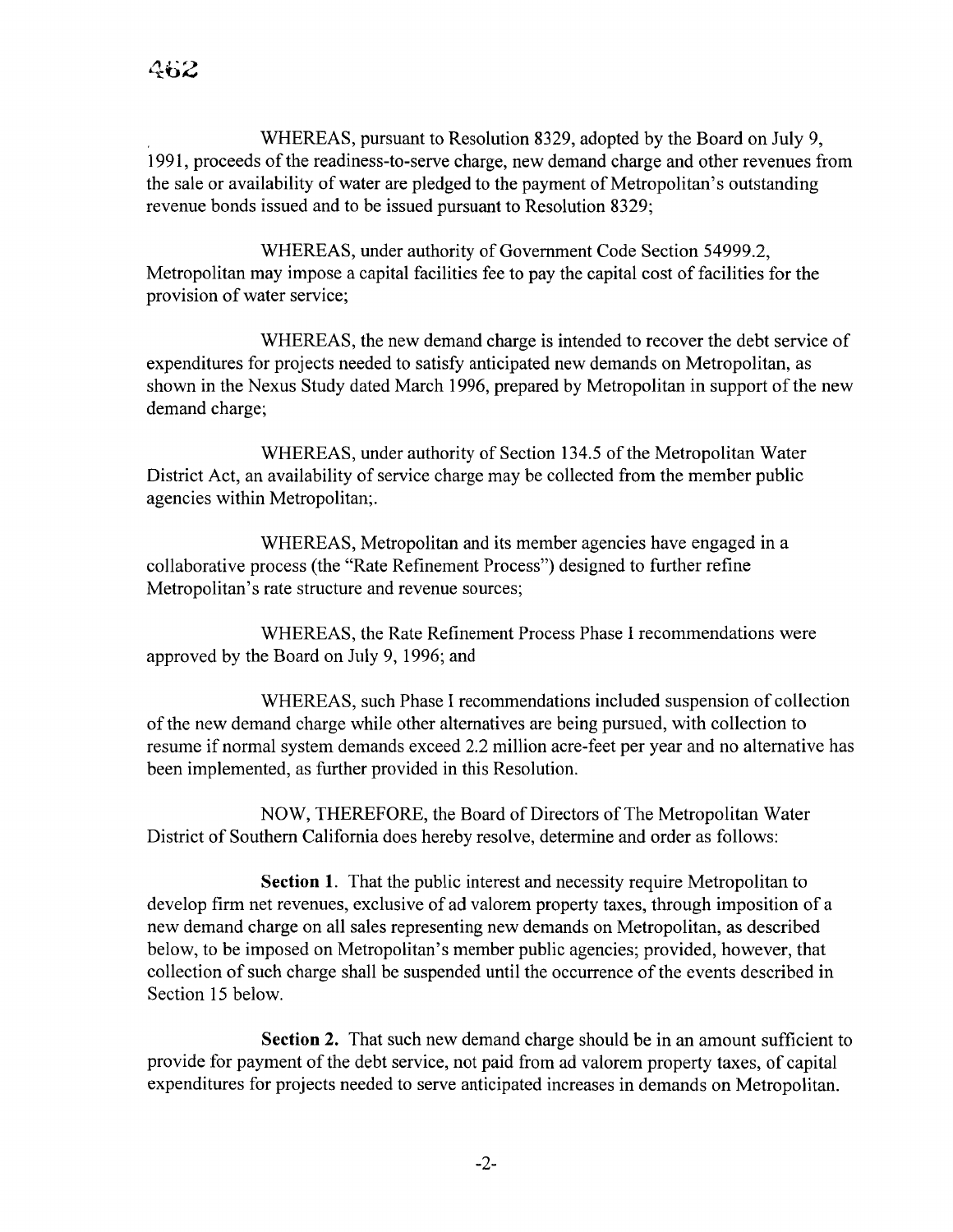Section 3. That such new demand charge for 1997-98 shall be a water rate of \$1,000 per acre-foot for all new demands by a member agency on Metropolitan, determined as provided in Section 8 below.

Section 4. That in the alternative, and without duplication, the new demand charge shall be a capital facilities fee in the amount of \$1,000 per acre-foot of new demand on Metropolitan, determined as provided in Section 8 below.

Section 5. That this Board finds that the proposed new demand charge is necessary for the purpose of financing construction costs of public utility facilities furnished by Metropolitan, and does not exceed the proportionate share of the cost of the public utility facilities of benefit to each person or property being charged, based upon the proportionate share of use of those facilities.

Section 6. That in the alternative, and without duplication, the new demand charge shall be an availability service charge pursuant to Section 134.5 of the Metropolitan Water District Act.

Section 7. That notice is hereby given to the public and to each member public agency of The Metropolitan Water District of Southern California of the intention of Metropolitan's Board to consider and take action at its regular meeting to be held March 11, 1997, on the General Manager's recommendation to impose a new demand charge of \$1 ,000 per acre-foot of water on all sales representing new demands on Metropolitan in fiscal year 1997-98. The Water Planning and Resources Committee of Metropolitan's Board will set a public hearing at which interested parties may present their views regarding the proposed new demand charge prior to its regular March meeting pursuant to Section 4304(c) of Metropolitan's Administrative Code.

Section 8. That the new demand charge shall be incurred by a member public agency when the average of the member public agency's purchases (in acre feet) from Metropolitan in the four most recent years, including fiscal year 1997-98, after adjustment for long-term storage water, exceed such member agency's new demand charge base. Long-term seasonal storage deliveries, seasonal storage deliveries during May through September 1993 and May and June 1994, cyclic storage, direct groundwater replenishment deliveries, and water taken under one-time drought storage agreements, Cooperative Storage Program through April 12, 1994, the 1993 Demonstration Program and Cooperative Storage purchases paid for in fiscal year 1995-96 are subtracted from the water sales calculation through the fiscal year period ending June 30, 1994. Beginning with fiscal year 1994-95, long-term seasonal storage service water is defined as water that a member public agency leaves in storage past the end of the fiscal year through avoided production during a period of availability (normally October 1 through April 30). Long-term seasonal storage service, cyclic storage, Cooperative Storage Program, direct groundwater replenishment and contractual long-term storage water deliveries will be excluded from the new demand charge calculation during the year of delivery but will be included in the year of use. Member public agencies shall indicate the amount and year in which the long-term seasonal storage service,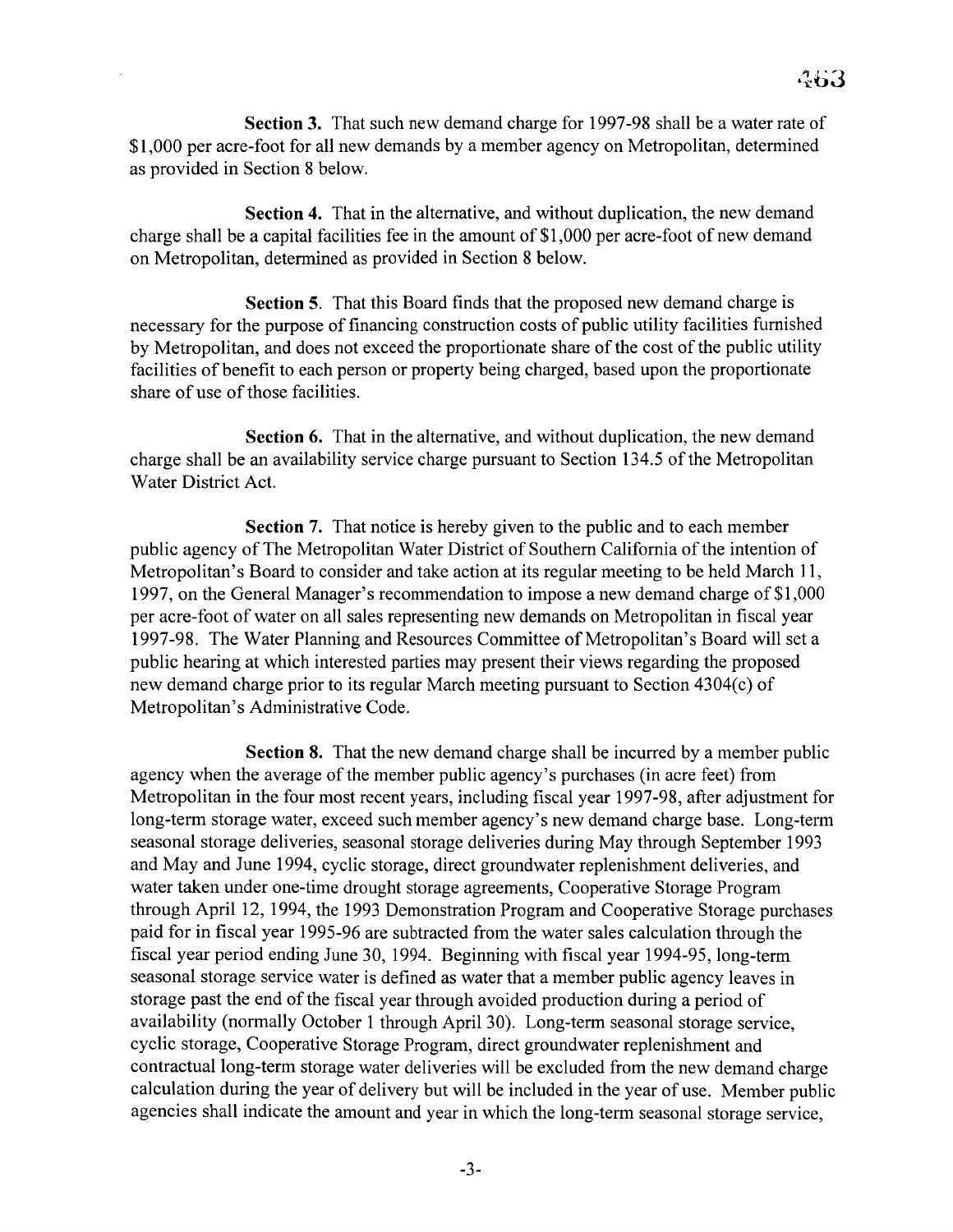cyclic storage, Cooperative Storage Program, direct groundwater replenishment and contractual long-term storage water deliveries are used within seven years, including the year in which the water was delivered. Member public agencies overlying a common groundwater basin shall be allowed to account for their purchases as a single, common purchaser; provided that member public agencies which elect to pool their purchases for purposes of the readiness-to-serve charge calculation must also pool their purchases for purposes of the new demand charge. Metropolitan sales of reclaimed water under the Local Projects Program and groundwater under the Groundwater Recovery Program shall not be included in the new demand charge calculation.

Section 9. That each member public agency's new demand charge base (in acre-feet) will be determined on the largest of three averages: 1) the average of its purchases from Metropolitan in the three fiscal years 1989-90 through 1991-92, excluding one-time drought storage sales; 2) the average of its purchases from Metropolitan in the four fiscal years 1989-90 through 1992-93, excluding one-time drought storage agreement sales and long-term seasonal storage deliveries attributable to May and June 1993; or 3) its readinessto-serve charge allocation for fiscal year 1995-96. Each member public agency's new demand charge base is as follows:

## New Demand Charge Base

| <u>Member Agency</u>     | <b>Base Amount (AF)</b> |
|--------------------------|-------------------------|
|                          |                         |
| Anaheim                  | 24,944                  |
| Beverly Hills            | 13,614                  |
| <b>Burbank</b>           | 20,446                  |
| Calleguas MWD            | 99,025                  |
| <b>Central Basin MWD</b> | 115,834                 |
| Chino Basin MWD          | 76,265                  |
| <b>Coastal MWD</b>       | 41,441                  |
| Compton                  | 5,026                   |
| Eastern MWD              | 55,603                  |
| <b>Foothill MWD</b>      | 9,610                   |
| Fullerton                | 12,262                  |
| Glendale                 | 26,456                  |
| Las Virgenes MWD         | 18,525                  |
| Long Beach               | 42,539                  |
| Los Angeles              | 358,504                 |
| MWD of Orange Co.        | 243,828                 |
| Pasadena                 | 22,638                  |
| San Diego CWA            | 559,247                 |
| San Fernando             | 903                     |
| San Marino               | 1,327                   |
| Santa Ana                | 15,840                  |
| Santa Monica             | 8,889                   |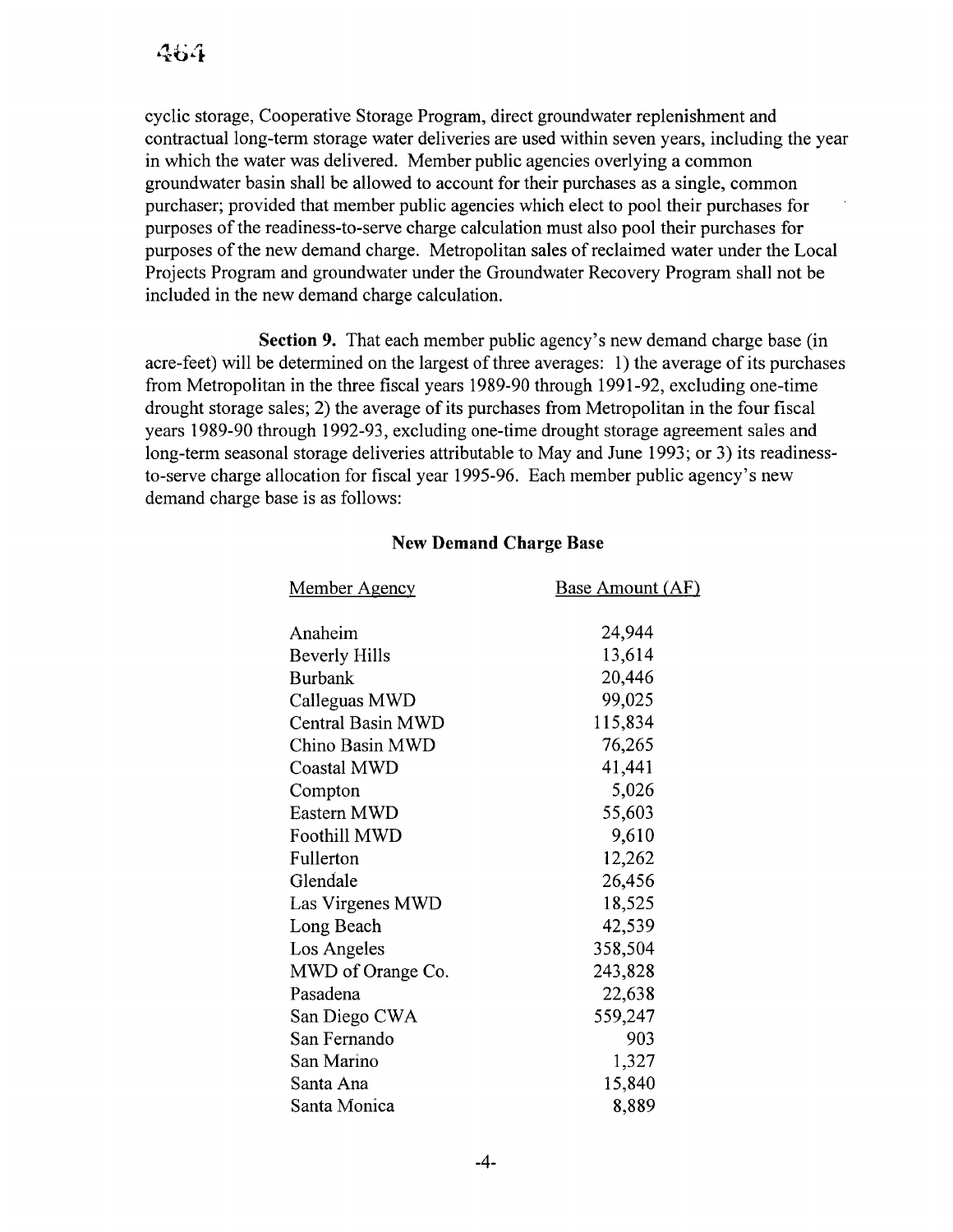| Three Valleys MWD            | 69,664  |
|------------------------------|---------|
| Torrance                     | 20,311  |
| Upper San Gabriel MWD        | 71,899  |
| West Basin MWD               | 167,634 |
| Western MWD of Riverside Co. | 78,177  |
|                              |         |

## **TOTAL 2,180,451**

**Section 10.** That this Board finds and determines that such new demand charge base is a reasonable approximation of each member agency's current demands on Metropolitan's system. The calculation of the new demand charge base is based on sales data recorded by Metropolitan and shall be conclusive in the absence of manifest error.

**Section 11.** That upon payment of any new demand charge by a member agency, that member agency's new demand charge base shall be increased by an amount equal to the quantity of water on which the new demand charge was paid.

**Section 12.** That the new demand charge shall be incurred upon Metropolitan's determination that a member agency's historic average deliveries of Metropolitan water in the immediately preceding four fiscal years have exceeded such member agency's new demand charge base. New demand charges are incurred on the basis of the amount of water purchased by the member agency and are not imposed upon real property or upon a person as an incident of property ownership. The determination of new demand charges for Metropolitan water delivered in 1997-98 shall be made early in fiscal year 1998-99. In no event shall a new demand charge be incurred for water delivered in any fiscal year after 1994-95 if in such year the member agency has not purchased Metropolitan water in an amount at least equal to its initial new demand charge base.

**Section 13.** That such new demand charge shall be due and payable in the fiscal year following the year in which Metropolitan determines that the new demand charge has been incurred. Such new demand charge may be paid, without penalty, in equal monthly installments over a period of up to fifteen (15) years, provided that amounts subject to deferred payment shall bear interest at a rate determined by Metropolitan (which shall be equal to Metropolitan's weighted average cost of funds at the time of such determination), from the date due until payment is received by Metropolitan.

**Section 14.** That the new demand charge and the new demand charge base for each member public agency, the method of its calculation, and the project costs, cost allocations and other data used in its determination are as specified in the Nexus Study dated March 1996, which is on file and available for review by interested parties at Metropolitan's headquarters.

**Section 15.** That notwithstanding the foregoing, the Board hereby suspends collection of all new demand charges which may be incurred for fiscal year 1997-98, pending imposition by Metropolitan of an area-wide fee based on new development or other